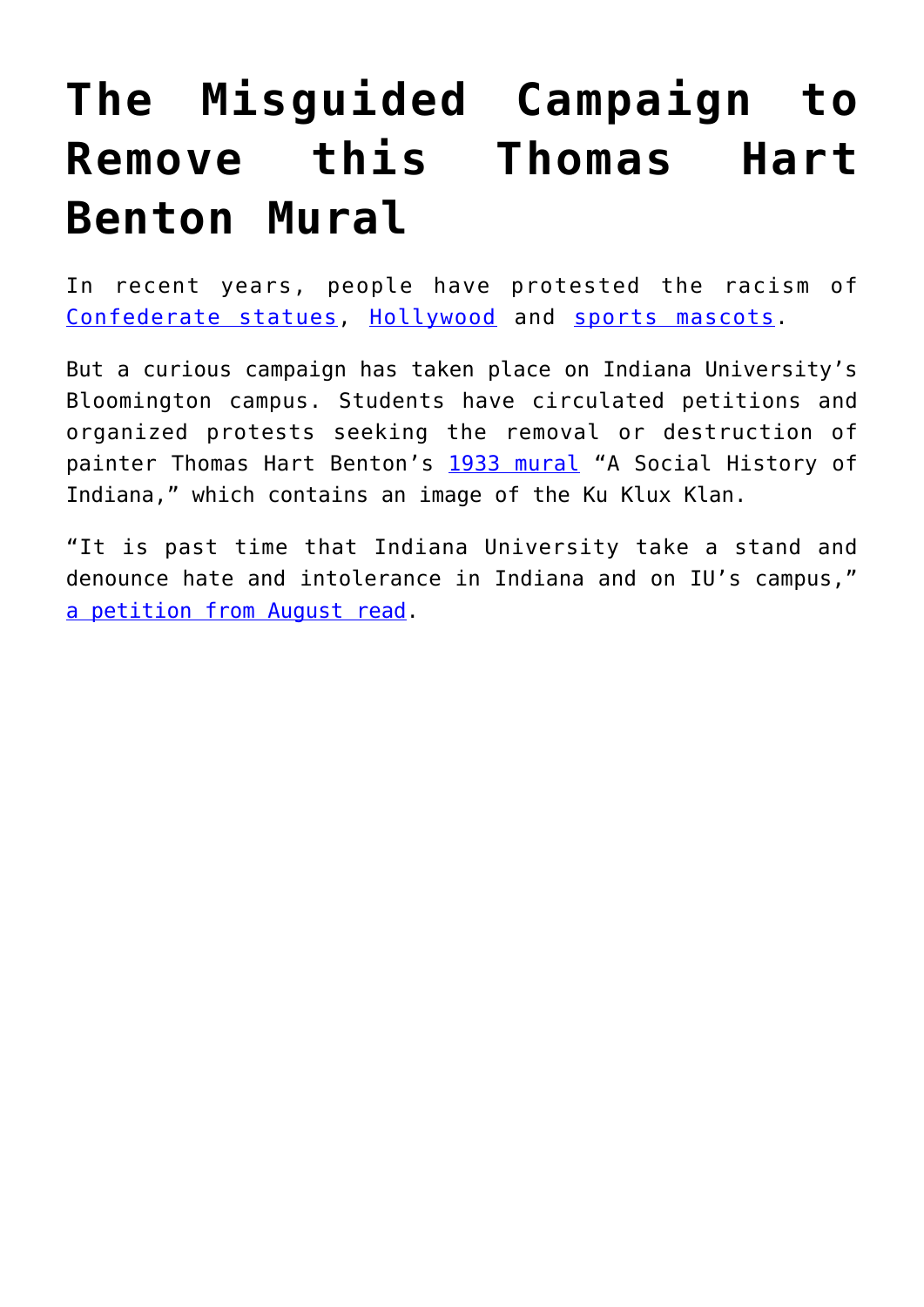

A detail from the controversial panel of Benton's mural. [Bart Everson](https://c1.staticflickr.com/8/7542/15667217698_fd4fc33e3f_b.jpg), [CC BY](http://creativecommons.org/licenses/by/4.0/)

In September, [the university announced](http://indianapublicmedia.org/news/iu-longer-hold-classes-room-controversial-kkk-mural-128521/) that it would stop holding classes in the room where Benton's painting is placed, and it would keep the room sealed off from the general public.

As the author of four books on Benton, I propose that the protesters take a closer look at Benton's life and Indiana's political history before they reflexively denounce the mural's imagery.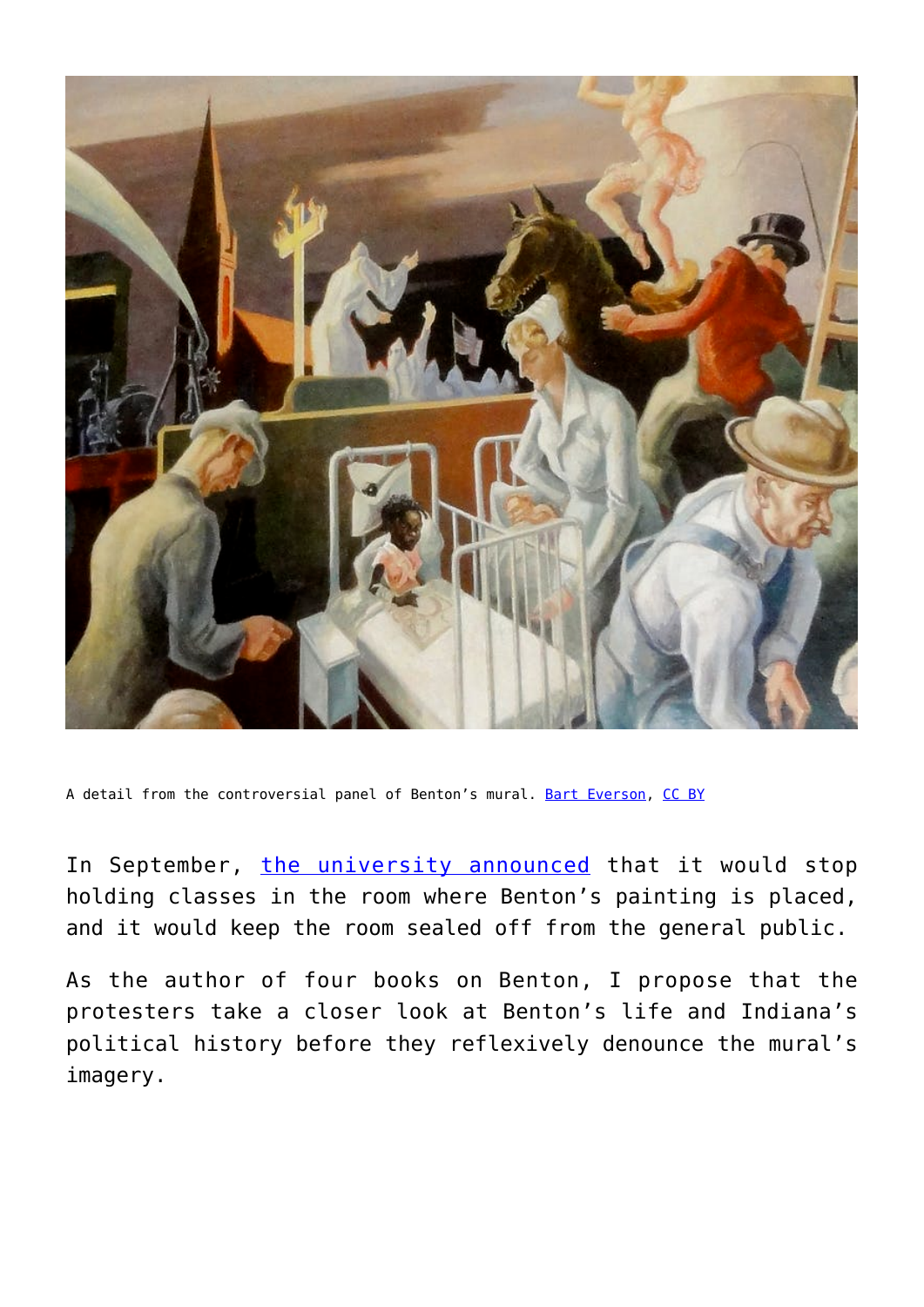## **A painter of the people**

Along with Grant Wood (of "[American Gothic](http://www.americangothichouse.net/about/the-painting/)" fame), Thomas Hart Benton (below right) was the leader of the [Regionalist](http://benton.truman.edu/murals_regionalism.html) [movement in American art](http://benton.truman.edu/murals_regionalism.html), which proposed that sections of the country hitherto thought of as artistic wastelands, such as the South and the Midwest, could be suitable subjects for art.



Benton's "[America Today](https://www.metmuseum.org/toah/hd/bent/hd_bent.htm)" (which can now be viewed at the Metropolitan Museum of Art) was the first major American mural painting to focus on contemporary working-class Americans, rather than heroes in colonial garb or allegorical figures.

Throughout his life and career, the painter adamantly denounced racism. One of the very first articles he published, a 1924 essay in the journal "Arts," contains a snide dismissal of the Klan. In 1935, he took part in a widely publicized exhibition, "An Art Commentary on Lynching," organized by the NAACP and staged at the Arthur Newton Gallery in New York; and in 1940 he explicitly denounced racism of any sort, declaring:

*"We in this country put no stock in racial genius. We do not believe that because a man comes from one strain rather than another, he starts with superior equipment."*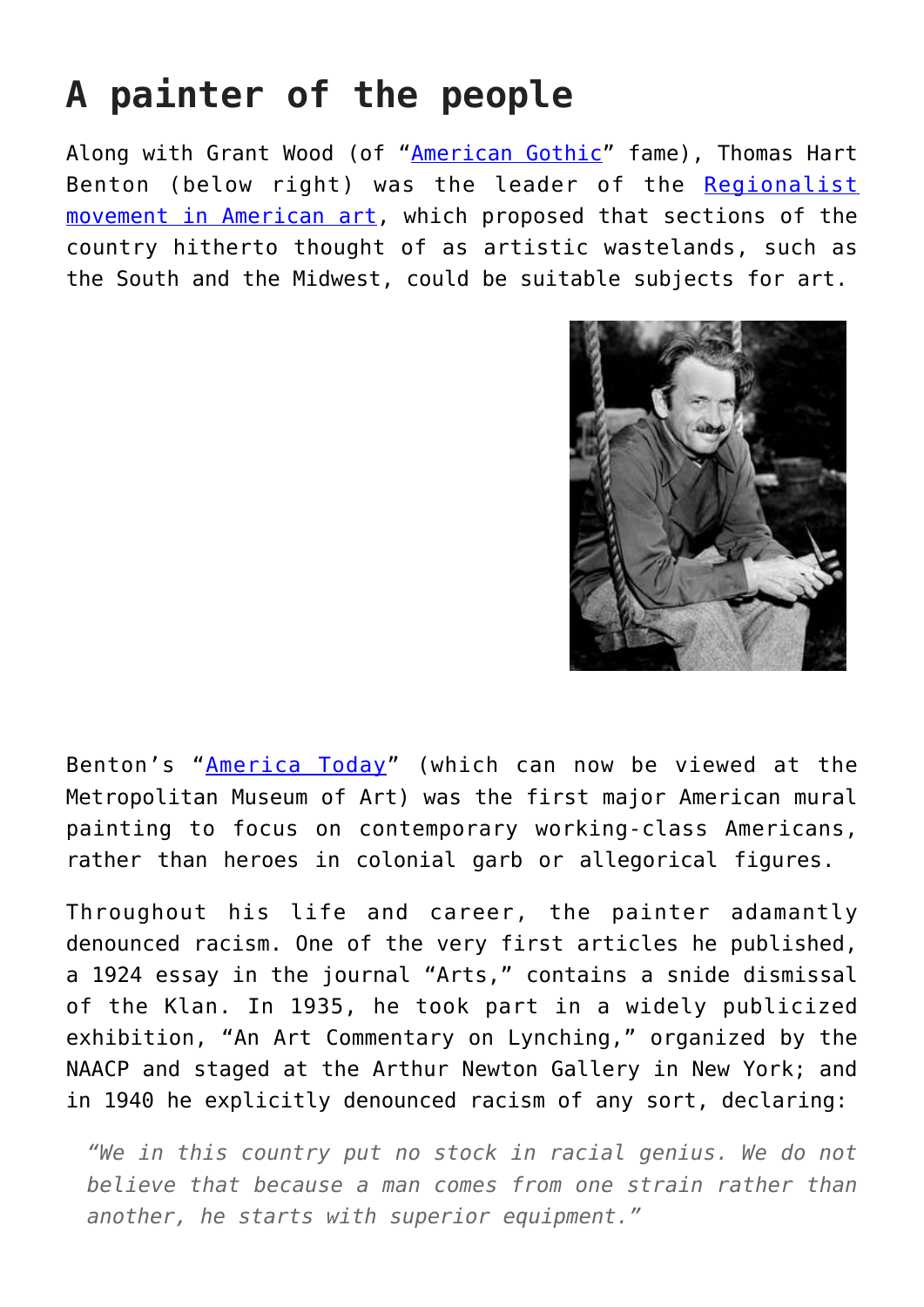What's more, to a degree very unusual at the time, Benton actively sought out and befriended African-Americans. He taught African-Americans in his art classes, used African-Americans as models for his paintings and invited African-Americans to dinner in his Kansas City home (a gesture that was still raising eyebrows in the city in the 1980s, when I worked as a curator there). He even learned to speak [Gullah,](https://en.wikipedia.org/wiki/Gullah_language) the African-American dialect of the Sea Islands.

## **The Klan in Indiana**

Benton's murals take on added significance when we consider their historical context. (Art historians Kathleen Foster and Nanette Brewer tell the full story in their [excellent](http://www.iupress.indiana.edu/product_info.php?products_id=60945) [catalogue on the murals](http://www.iupress.indiana.edu/product_info.php?products_id=60945).)

In the 1920s, the Klan [dominated Indiana politics](https://books.google.com/books?id=xa0pAAAACAAJ&dq=klan+in+indiana&hl=en&sa=X&ved=0ahUKEwigsseuiJHXAhVGSSYKHQ4zB54Q6AEILDAB). Counting among its members the governor of Indiana and more than half of the state legislature, it had over 250,000 members – about one-third of all white men in the state. While devoted to denying equal rights to African-Americans, the group also denounced Jews, Catholics and immigrants.

Only the relentless coverage of the Indianapolis Times turned the tide of popular opinion. Because of the paper's reporting, the state's KKK leader, D.C. Stephenson, was convicted of rape and murder of a young schoolteacher.

Stephenson's subsequent testimony from prison would bring down the mayor of Indianapolis, L. Ert Slack, and Governor Edward L. Jackson, both of whom had forged close political and personal relationships with the Klan. In 1928, the Indianapolis Times [won a Pulitzer Prize](http://www.pulitzer.org/winners/indianapolis-times) for its investigative work.

Five years later, a handful of state leaders approached Benton to see if he would be able to paint a mural for the Indiana pavilion at the Chicago World's Fair. The group included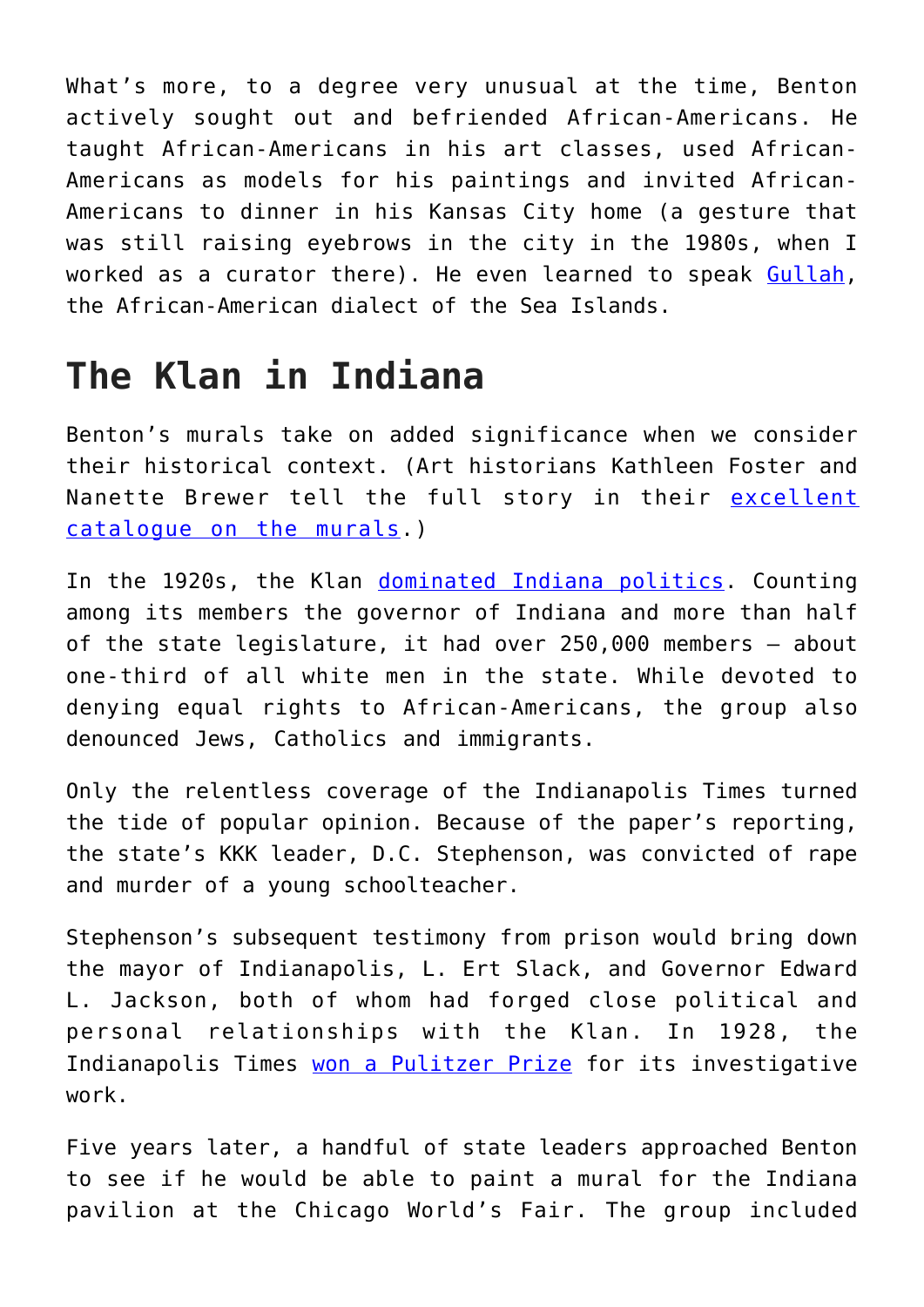progressive architect Thomas Hibben and Richard Lieber, the head of the state's park system. (Lieber appears on the right side of the controversial panel, planting a tree.)

They seem to have chosen Benton because of his progressive political views. But they were also drawn to Benton because no other American artist seemed capable of completing such a massive undertaking on such a short deadline.

The fair was less than six months away.

## **A refusal to whitewash history**

Working at a frantic pace, Benton spent the ensuing months traveling around the state and making studies. Then, in a mere 62 days, he executed the entire project, which was over 12 feet high, 250 feet long and contained several hundred figures. It was the equivalent of producing a new, six-byeight-foot painting every day for 62 straight days.

In 1941, the murals were installed in the auditorium at Indiana University Bloomington, where they remain today.

[In the controversial panel](https://mwcapacity.files.wordpress.com/2009/02/benton_mural.jpg), Benton painted a reporter, a photographer and a printer into the foreground – an homage to the press of Indiana for breaking the power of the Klan. In the center, a white nurse tends both black and white children in City Hospital (now Wishard Hospital).

The sinister figures of the Klan are visible in the background, behind the hospital beds – a reminder, perhaps, that racial progress can always slide backwards.

As Lauren Robel, the provost at the University of Indiana, [recently wrote](https://provost.indiana.edu/statements/archive/benton-murals.html) in a statement to the university community:

*"Every society that has gone through divisive trauma of any kind has learned the bitter lesson of suppressing memories and discussion of its past; Benton's murals are intended to*